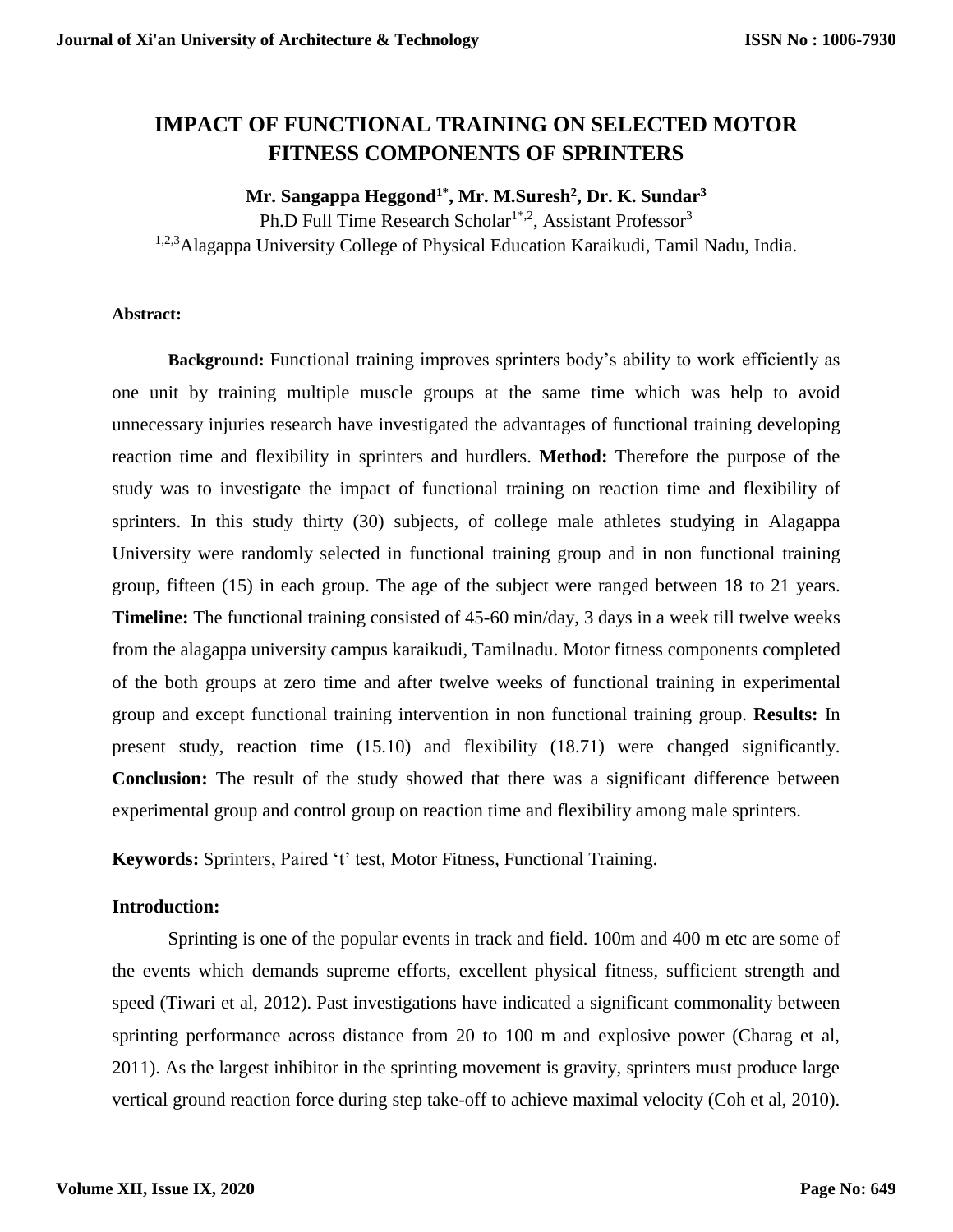Sprinting requires the ability to produce force with the hamstring while they are lengthening to long muscle length the ability to produce force with the hip extensors while they are shortening very quickly at short muscle lengths and ability to produce force with the hip flexors while they are shortening very quickly through a full range of motion. Functional training is not supplementary training. It should and can work side-by-side with the traditional strength programs. If coaches understand the biomechanics of function and movement and are creative and innovative, they will be able to blend the two together to implement successful training programs for sprinters and hurdlers that build strength and explosive power. Functional training is becoming increasingly popular within the fitness industry and has been considered to be a better alternative and traditional resistance training for improving various measures of muscular fitness including strength, endurance, coordination, balance. Definitions describing what functional training is or what a functional exercise program should entail vary considerably in the literature. Furthermore, experimental research conducted to ascertain the muscular fitness benefits of functional training is limited and focused specifically on improving athletes (Milton et al, 2008). As modern, evidence suggest that functional training developing leg explosive power as well as flexibility of the sprinters.

#### **Methodology:**

The purpose of this study was to find out the impact of functional training on motor fitness components of male sprinters. Thirty male sprinters were randomly selected and they were assigned into two equal groups. Each group consisted of fifteen subjects. Pre test was conducted for all the thirty subjects on motor fitness components of reaction time, and flexibility. This initial test scores formed as pre test scores of the subjects. Experimental group I was exposed to functional training, and group II was control. The control group was not exposed to any experimental training other than their regular daily activities. The experimental period was 12 weeks. After the experimental treatment, all the subjects were measured on the motor fitness variables. This final test scores formed as post test scores of the subjects. The data collected from the experimental and control groups on selected dependent variable was analyzed statistically by paired 't' test to analyze the significant difference if any between the pre and post test.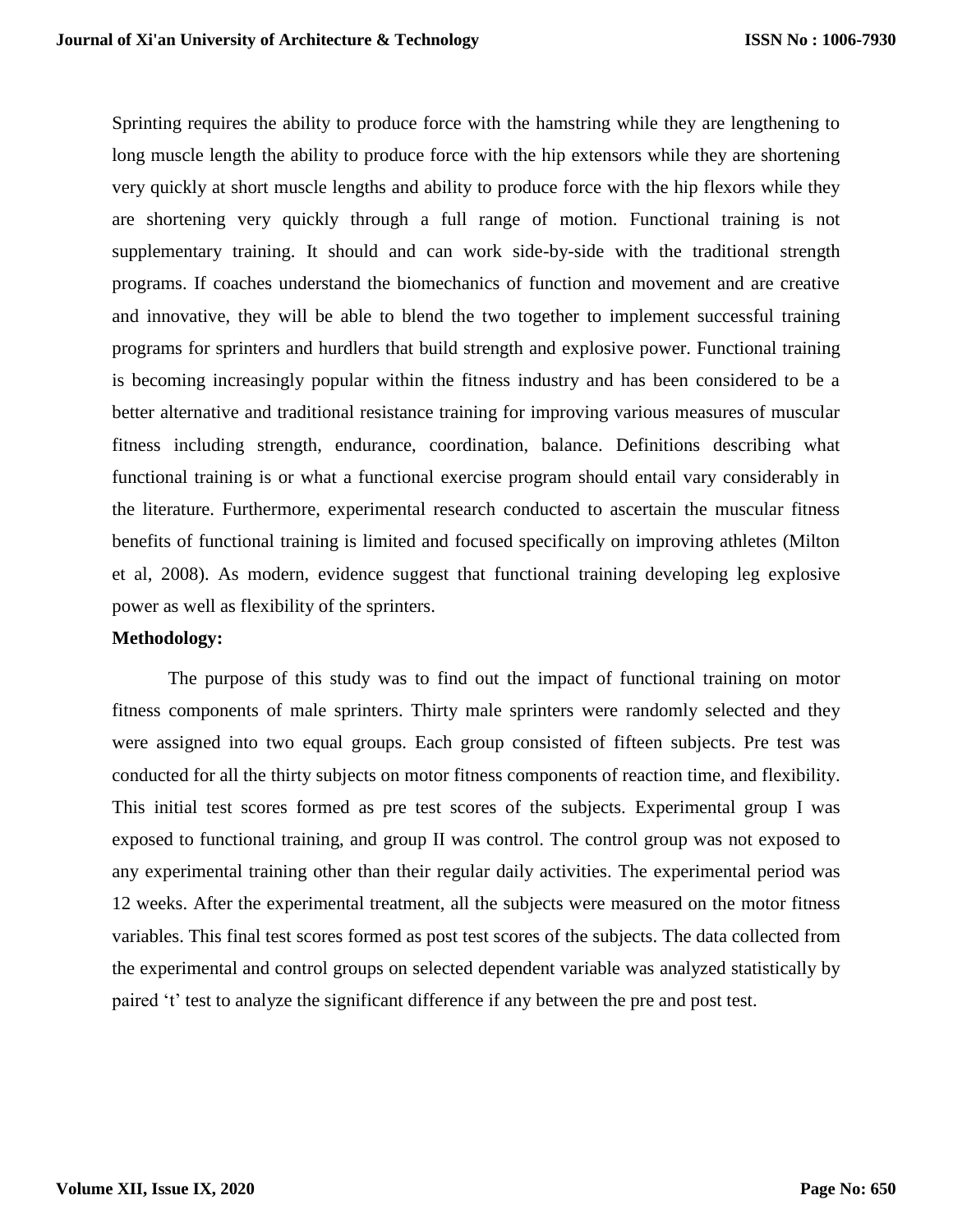### **Training protocol:**

Functional training exercise intervention consisted of 45-60 min exercise namely; Dumbbell Thruster, Turkish Get-Up, Jump Squat, Crab Reach (Thoracic Bridge) , One-Arm Kettlebell Snatch, Sled Pull/Push , Woman Maker, Pull-Up, Wall Handstand Push-Up, Farmer's Walk, Dumbbell Reverse Lunge with Rotation, Hip and Thoracic Openers, Single Leg Dumbbell Row Break Dancer Push Up, Yoga Squat, Kettlebell Turkish Get Up, Side Lunge with Reach, Overhead Warm Up with Dumbbells, Stir the Pot with a Stability Ball.

### **Statistical analysis:**

The data were analysed using statistical package for social sciences (SPSS) for windows version 16.1. Paired t-test was carried out between Functional training and control groups. To find out significance difference between the means of pre and post test of the groups and are presented in table I & II.

| <b>Variable</b>                 | <b>Test</b>  | <b>Mean</b> | <b>Mean</b><br><b>Difference</b> | Std.<br>Error of<br>the<br>mean | DF | $\mathbf{t}$ | <b>Table</b><br>value |  |
|---------------------------------|--------------|-------------|----------------------------------|---------------------------------|----|--------------|-----------------------|--|
| <b>Motor Fitness Components</b> |              |             |                                  |                                 |    |              |                       |  |
| <b>Reaction Time</b>            | Pre test     | 17.16       | 2.93                             | 0.96                            | 14 | $15.10*$     |                       |  |
|                                 | Post<br>test | 14.23       |                                  |                                 |    |              |                       |  |
| Flexibility                     | Pre test     | 20.33       | 9.47                             | 0.81                            | 14 | 18.71*       | 2.145                 |  |
|                                 | Post<br>test | 29.80       |                                  |                                 |    |              |                       |  |

**Table-I**

# **TABLE SHOWING COMPARISON OF DIFFERENCE IN PRE TREATMENT AND POST TREATMENT SCORES AMONG FUNCTIONAL TRAINING.**

\* *Significant at 0.05 level for the degrees of freedom 1 and 14, 2.145*

Table I suggests the obtained 't' values of the swiss ball training group on criterion measure of 15.10 (reaction time) and 18.71 (flexibility). The obtained 't' values to be significant at 0.05 level for degree of freedom 1, 14 the required critical value was once 2.145. Hence the obtained 't' values on the selected criterion variables greater than the required critical value, it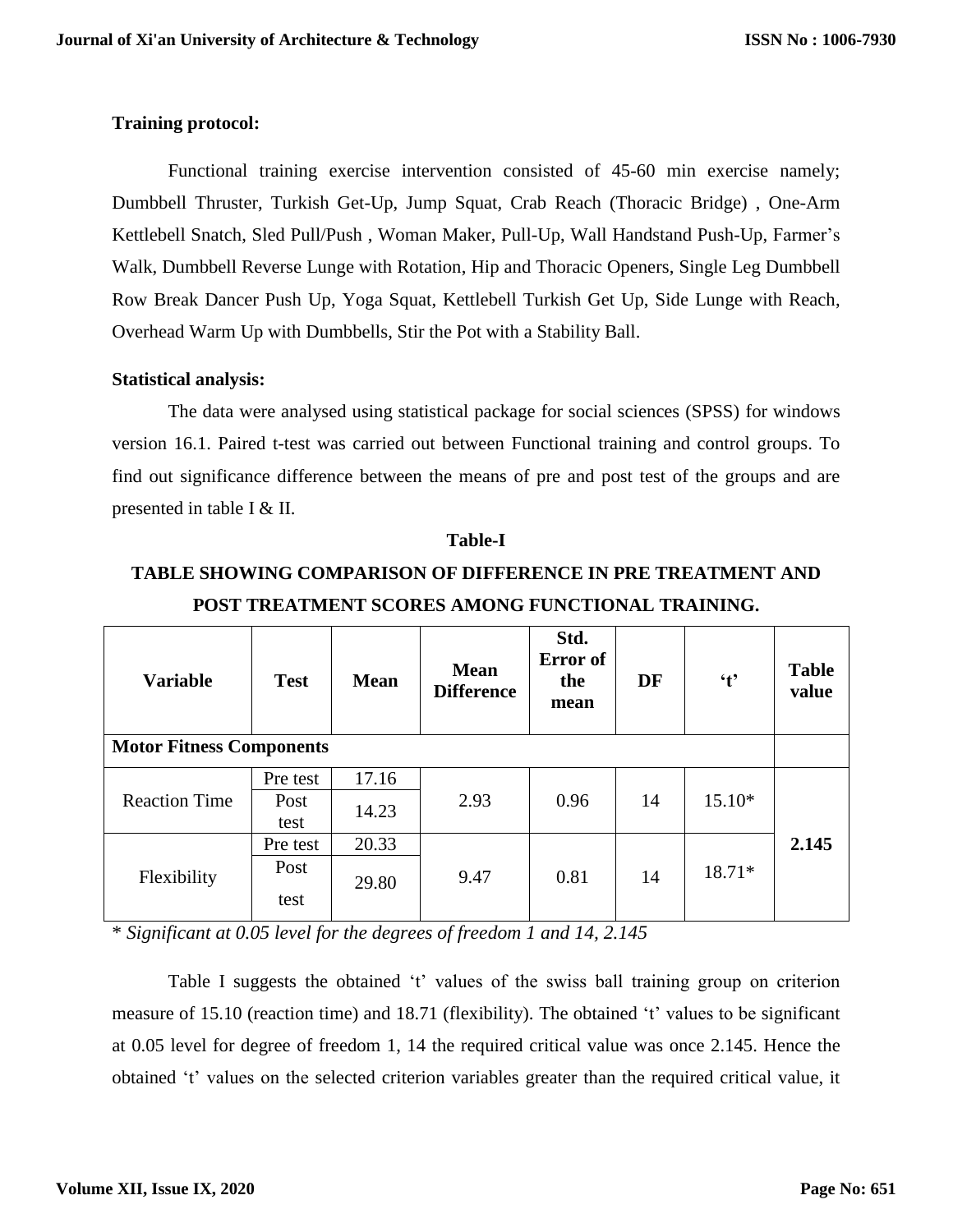was concluded that the functional training programme produced enormous improvement mean difference.

# **Figure 1:**

# **Bar diagram showing the pre, post means values of functional training group on reaction time and flexibility.**





# **TABLE SHOWING COMPARISON OF DIFFERENCE IN PRE TREATMENT AND POST TREATMENT SCORES AMONG CONTROL GROUP.**

| <b>Variable</b><br><b>Motor Fitness Components</b> | <b>Test</b>  | <b>Mean</b> | <b>Mean</b><br><b>Difference</b> | Std.<br>Error of<br>the<br>mean | DF | $\mathbf{t}$ | <b>Table</b><br>value |
|----------------------------------------------------|--------------|-------------|----------------------------------|---------------------------------|----|--------------|-----------------------|
| <b>Reaction Time</b>                               | Pre test     | 16.41       | 0.04                             | 0.255                           | 14 | 1.31         |                       |
|                                                    | Post<br>test | 16.37       |                                  |                                 |    |              |                       |
| Flexibility                                        | Pre test     | 19.06       | 0.14                             | 0.52                            | 14 | 0.45         | 2.145                 |
|                                                    | Post<br>test | 19.20       |                                  |                                 |    |              |                       |

\* *Significant at 0.05 level for the degrees of freedom 1 and 14, 2.145*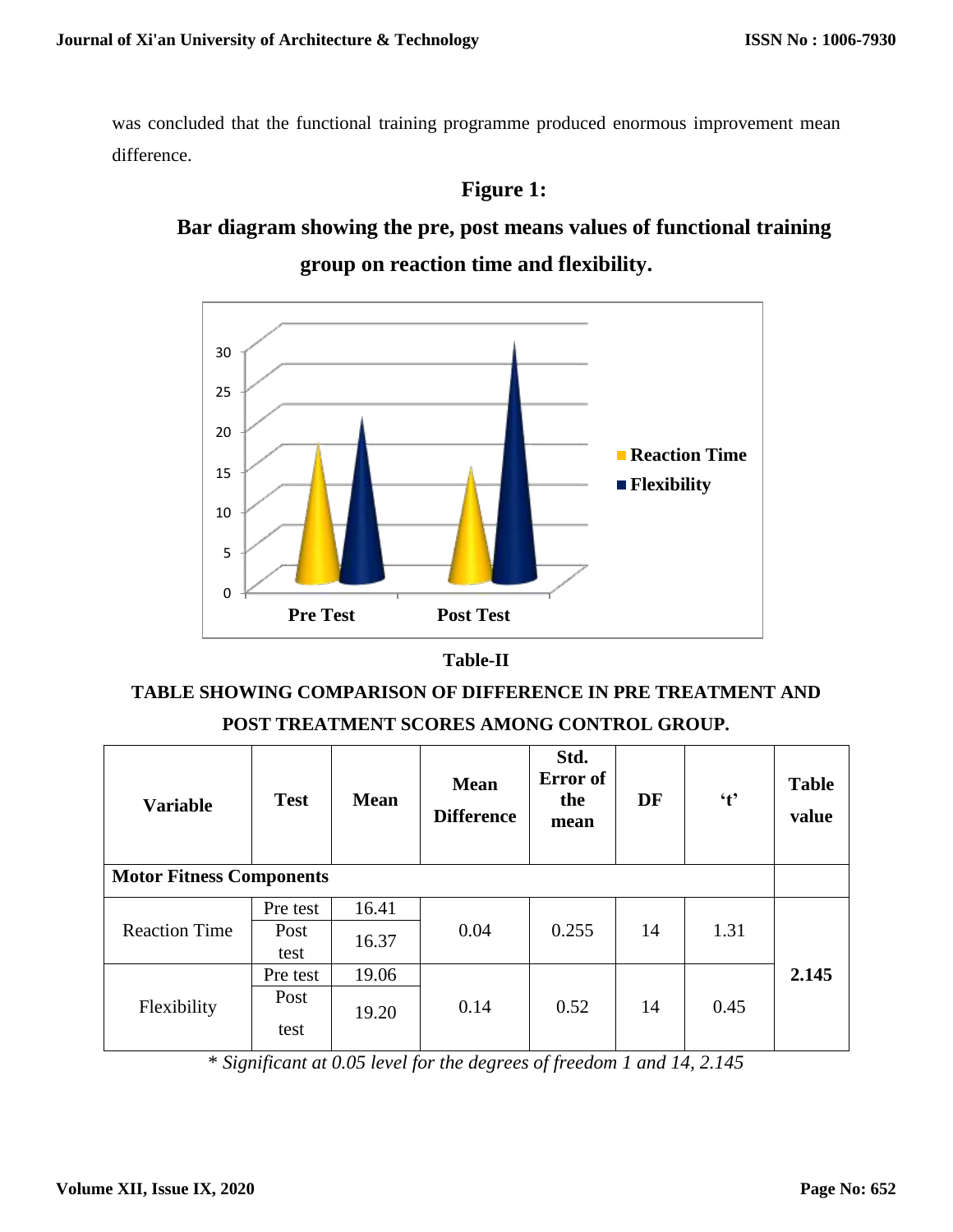Table II suggests the obtained 't' values of the control group on criterion measure of 1.31 (reaction time) and 0.45 (flexibility). The obtained 't' values to be significant at 0.05 level for degree of freedom 1, 14 the required critical value was once 2.145. Hence the obtained 't' values on the selected criterion variables less than the required critical value, it was concluded that the control group no differences.

# **Figure 2:**

# **Bar diagram showing the pre, post means values of control group (CG) on reaction time and flexibility.**



## **Discussion on findings:**

The present study was found statistically significant improvement on reaction time and flexibility, which showed that positive effect of functional training. The findings of the study were also agreed with the findings of (Udermann B 2008), (Ford A 2005).

## **Conclusion:**

From the results achieved, the following conclusions were drawn.

- 1. The result of the study showed that there was a significant difference between experimental group and control group on reaction time among male sprinters.
- 2. The result of the study showed that there was a significant difference between experimental group and control group on flexibility among male sprinters.